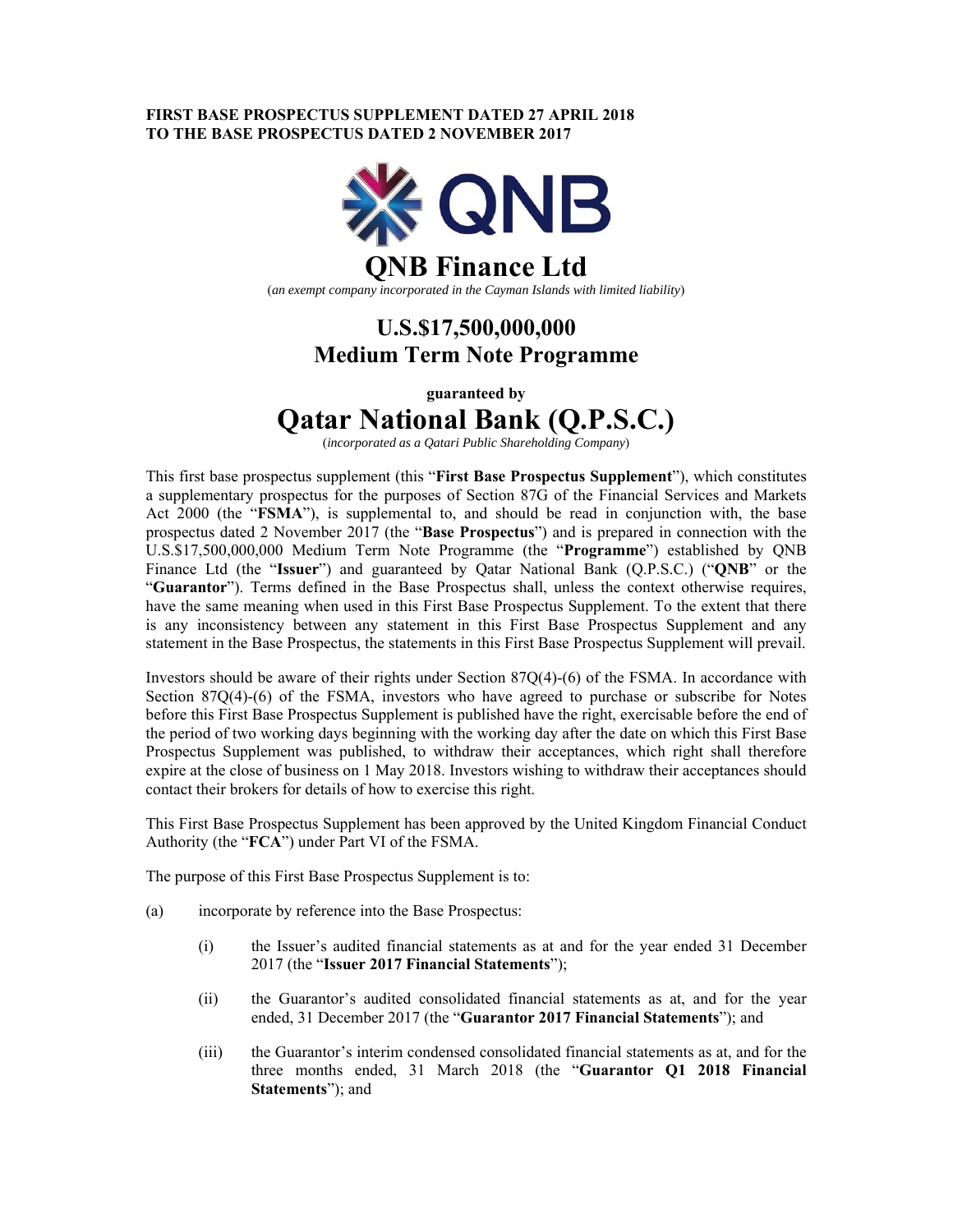- (b) supplement the Base Prospectus with information relating to:
	- (i) certain amendments to QNB's articles of association;
	- (ii) the appointment of KPMG as auditors of QNB Group; and
	- (iii) QNB's entry into a new U.S.\$3.5 billion syndicated facility and repayment of its existing U.S.\$3.0 billion syndicated facility.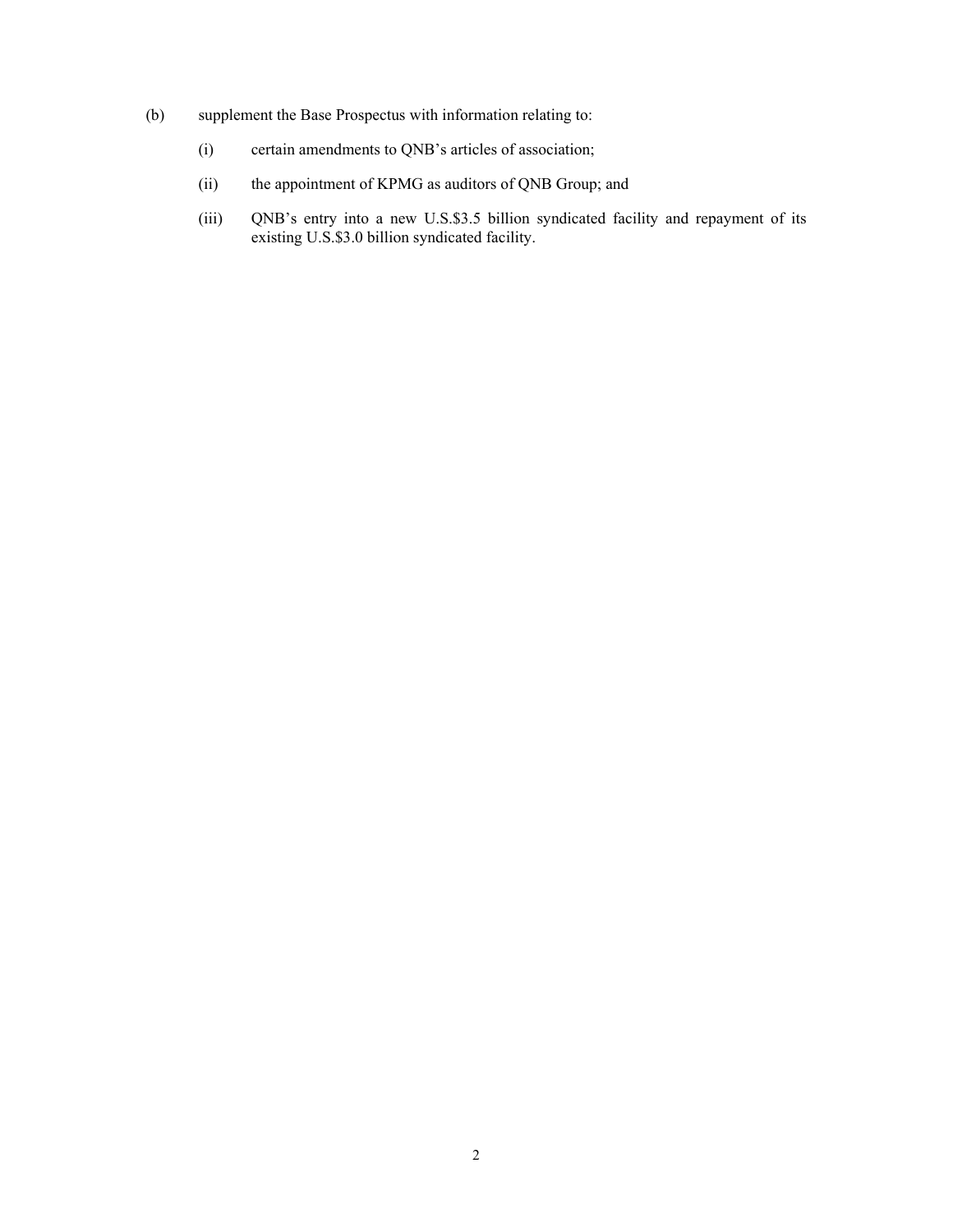#### **IMPORTANT NOTICES**

The Issuer and the Guarantor each accept responsibility for the information contained in this First Base Prospectus Supplement. To the best of the knowledge and belief of the Issuer and the Guarantor (each having taken all reasonable care to ensure that such is the case) the information contained in this First Base Prospectus Supplement is in accordance with the facts and does not omit anything likely to affect the import of such information.

To the extent that there is any inconsistency between any statement in or incorporated by reference into the Base Prospectus by this First Base Prospectus Supplement and any other statement in or incorporated by reference in the Base Prospectus, the statements in or incorporated by reference into the Base Prospectus by this First Base Prospectus Supplement will prevail.

Save as disclosed in this First Base Prospectus Supplement or in any document incorporated by reference in this First Base Prospectus Supplement, no other significant new factor, material mistake or inaccuracy relating to information included in the Base Prospectus has arisen or been noted, as the case may be, since the publication of the Base Prospectus.

The web links included in this First Base Prospectus Supplement are included for information purposes only and the websites and their content are not incorporated into, and do not form part of, this First Base Prospectus Supplement or the Base Prospectus.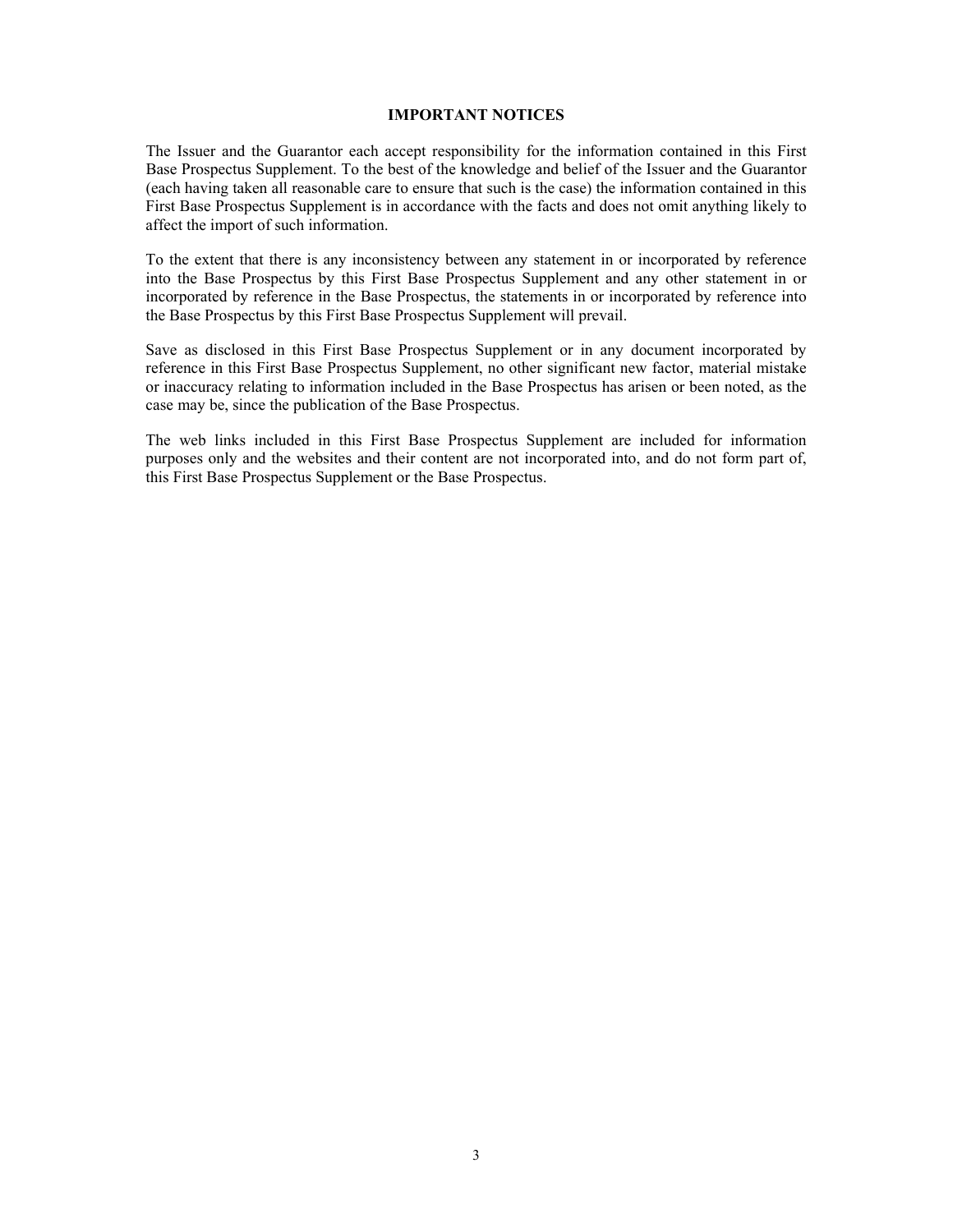## **UPDATES TO THE BASE PROSPECTUS**

With effect from the date of this First Base Prospectus Supplement:

- (a) each of: (i) the Issuer 2017 Financial Statements; (ii) the Guarantor 2017 Financial Statements; and (iii) the Guarantor Q1 2018 Financial Statements, which were published via the Regulatory News Service of the London Stock Exchange plc on 25 January 2018, 24 January 2018 and 16 April 2018, respectively and, in each case, which have been (1) previously published and (2) filed with the FCA, shall be incorporated in, and form part of, the Base Prospectus;
- (b) copies of: (i) the Issuer 2017 Financial Statements; (ii) the Guarantor 2017 Financial Statements; and (iii) the Guarantor Q1 2018 Financial Statements can be viewed the website of the London Stock Exchange plc at the following web links, respectively:

http://www.rns-pdf.londonstockexchange.com/rns/9456C\_-2018-1-25.pdf

http://www.rns-pdf.londonstockexchange.com/rns/8073C\_-2018-1-24.pdf

http://www.rns-pdf.londonstockexchange.com/rns/9994K\_-2018-4-16.pdf

- (c) for the avoidance of doubt, any documents incorporated by reference in the Issuer 2017 Financial Statements, the Guarantor 2017 Financial Statements or the Guarantor Q1 2018 Financial Statements shall not form part of this First Base Prospectus Supplement or the Base Prospectus;
- (d) paragraph (4) under the section "*General Information*" of the Base Prospectus shall be updated with the following wording:

 "There has been no significant change in the financial or trading position of the Issuer since 31 December 2017 and there has been no significant change in the financial or trading position of the Guarantor or of the QNB Group since 31 March 2018. There has been no material adverse change in the prospects of the Issuer since 31 December 2017 and there has been no material adverse change in the prospects of the Guarantor or of the QNB Group since 31 December 2017.";

- (e) the information appearing in, or incorporated by reference into, the Base Prospectus shall be supplemented by the information set out under the heading "*Recent Developments*" below; and
- (f) each reference in this First Base Prospectus Supplement and the Base Prospectus to the "Base Prospectus" shall be read and construed as a reference to the Base Prospectus as supplemented by this First Base Prospectus Supplement.

.